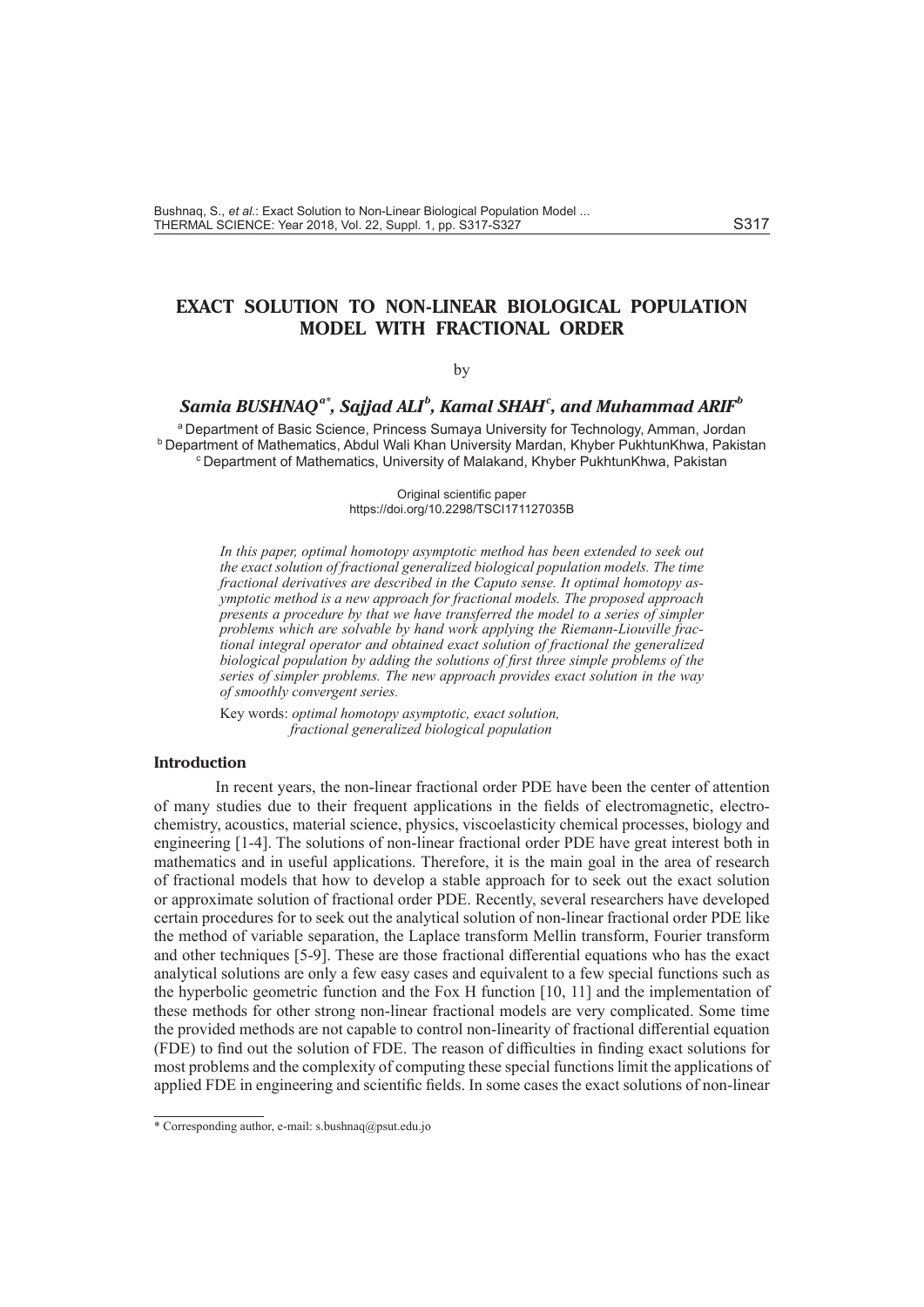fractional order PDE do not exist. Regarding these reasons, many of the scholars are searching and have developed numerical algorithms for approximate solution to solve the FDE instead to find the exact solution to achieve the goal. These methods are the finite difference method, spectral element method and finite element method, [12-16], *etc.* But it is the need of time to introduce a new method to achieve the goal which is ease in implementation and applicable for solution of all kind of non-linear FDE. Regarding this goal, we introduce a new recently developed method optimal homotopy asymptotic method (OHAM) that how to construct the exact solution of non-linear FDE. In OHAM procedure we use homotopys transformation in order to reduce non-linear FDE into simpler FDE and construct solution by using logical stipulation of OHAM which rapidly converges to the exact solution. It has many successful applications into the integer order differential equations so far. The OHPM has been used and introduced in many articles, see [17]. But in our work, the main focus is to extend a new approach OHAM for solving the exact solution of the non-linear fractional-order biological population model [10]:

$$
\frac{\partial^{\alpha} u(x, y, t)}{\partial t^{\alpha}} = \frac{\partial^2 u^2(x, y, t)}{\partial x^2} + \frac{\partial^2 u^2(x, y, t)}{\partial y^2} + f[u(x, y, t], t > 0, 0 < \alpha \le 1
$$
 (1)

subject to the initial condition:

$$
u(x, y, 0) = f_0(x, y)
$$

where  $u(x, y, t)$  denotes the population density and  $f[u(x, y, t)]=u(x, y, t)[1-ru(x, y, t)]$  represents the population supply due to births and deaths. The functions  $u(X,t)$  and  $f(u)$  describe the diffusion of a biological species in a region R and are the functions of position  $X = (x, y)$  in R and time *t*. The function  $u(X,t)$  shows the number of individuals, per unit volume, at position *X* and time, *t,* its integral over any sub region shows the whole population of sub region at time, *t*. The function  $f(u)$  shows the average rate at that individuals are supplied (per unit volume) straightforwardly at *X* by births and deaths. For  $\alpha \rightarrow 1$ , the three examples of constitutive equations for  $f(u)$  are:

- $f(u) = c$ , where *c* is a constant, it leads to Malthusian law,
- $f(u) = u(r_1 r_2 u)$ , where  $r_1$  and  $r_2$  are positive constants, it leads to Verhulst law, and
- $f(u) = -ru^p$ ,  $(r \ge 0, 0 \le p \le 1)$ , it leads to porous media, see [10].

#### **Basic definitions**

We need the following axially results throughout the paper. Here we remark that the derivative has been taken in Caputo sense in this manuscript, see [18].

*Definition 1.* A real function  $f(x)$ ,  $x > 0$ , is said to be in space  $C_u$ ,  $\mu \in \mathbb{R}$ , if there a real number  $p > \mu$ , such that  $f(x) = x^{\rho} f_1(x)$ , where  $f_1(x) \in C(0, \infty)$  and it is said to be in the space  $C_{\mu}^{m}$  if only if  $f^{m} \in C_{\mu}$ ,  $m \in N$ .

*Definition 2.* The Riemann-Liouville fractional integral operator of order  $\alpha > 0$  of a function  $f \in C_u$ ,  $\mu \ge -1$  is defined:

$$
J_{a_0}^{\alpha} f(x) = \frac{1}{\Gamma(\alpha)} \int_{a_0}^{x} (x - \mu)^{\alpha - 1} f(\mu) d\mu, \ \alpha > 0, \ x > 0
$$
 (2)

$$
J_{a_0}^0 f(x) = f(x)
$$
 (3)

The Riemann-Liouville integral or fractional derivative operator have very useful and interesting applications in the real world problems. But, here, we are going to define Caputo operators.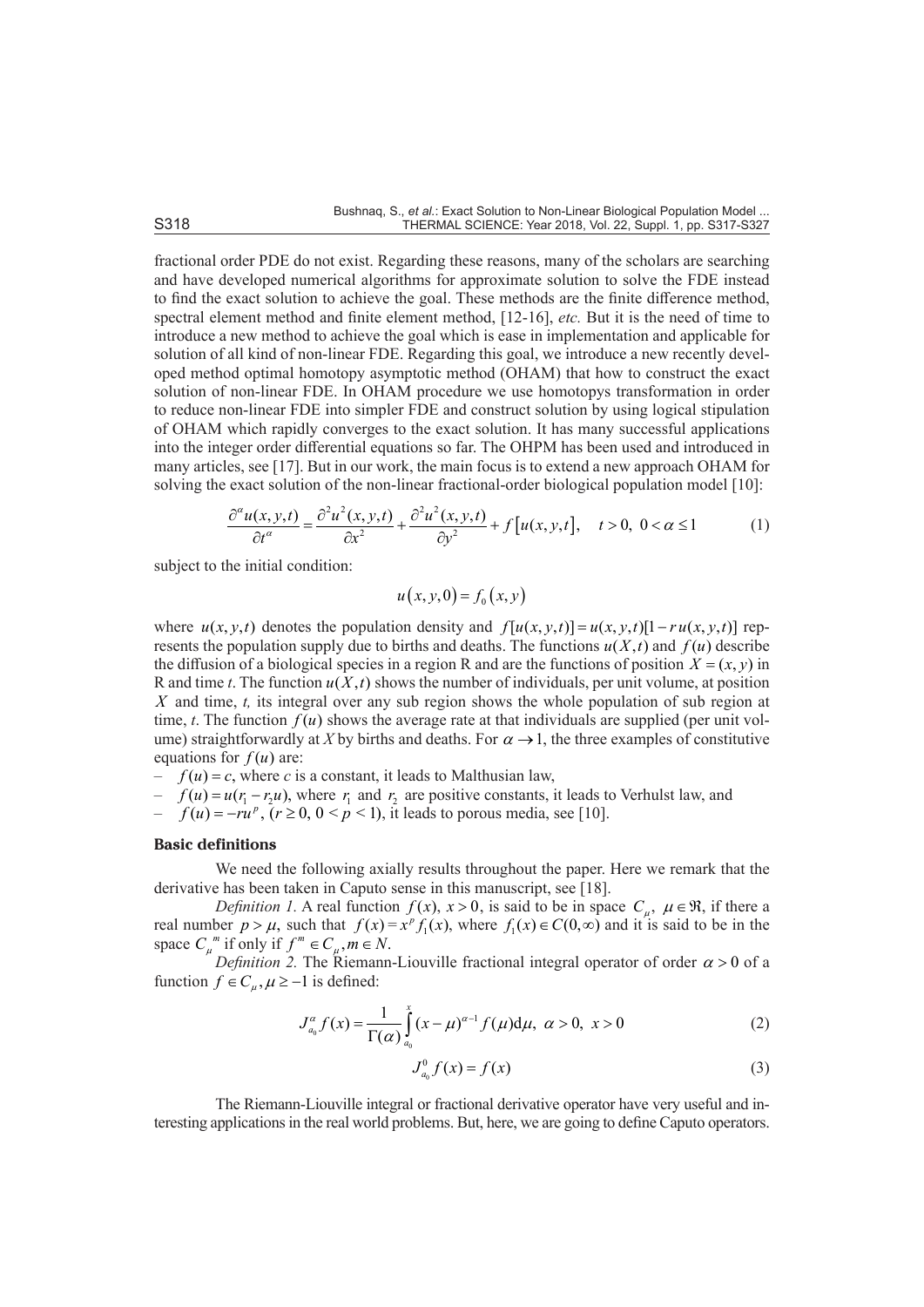*Definition 3.* The fractional derivative of  $f(x)$  in Caputo sense is defined:

$$
D_{a_0}^{\alpha} f(x) = J_{a_0}^{m-\alpha} D^m f(x) = \frac{1}{\Gamma(m-\alpha)} \int_{a_0}^{x} (x-\eta)^{m-\alpha-1} f^m(\eta) d\eta
$$
 (4)

where  $m - 1 < \alpha \le m$ ,  $m \in N$ ,  $x > 0$ ,  $f \in C_{-1}^{m}$ 

*Definition 4.* If  $m-1 < \alpha \le m$ ,  $m \in N$ , and  $f \in C_{\mu}^{m}$ ,  $\mu \ge -1$ , then:

$$
D_{a_0}^{\alpha} J_{a_0}^{\alpha} f(x) = f(x), \quad D_{a_0}^{\alpha} J_{a_0}^{\alpha} f(x) = f(x) - \sum_{k=0}^{m-1} f^{(k)} \frac{(x - a_0)}{k!}, \quad x > 0 \tag{5}
$$

One can verify the operator  $J^{\alpha}[1, 18]$  with the following useful and helpful properties: For  $f \in C_{\mu}^{m}$ ,  $\alpha, \beta > 0$ ,  $\mu \ge -1$  and  $\gamma \ge -1$ .

$$
J_{a_0}^{\alpha} f(x) \text{ exist for almost every } x \in [a_0, a_1],
$$
  
\n
$$
J_{a_0}^{\alpha} J_{a_0}^{\beta} f(x) = J_{a_0}^{\alpha+\beta} f(x)
$$
  
\n
$$
J_{a_0}^{\alpha} J_{a_0}^{\beta} f(x) = J_{a_0}^{\beta} J_{a_0}^{\alpha} f(x)
$$
  
\n
$$
J_{a_0}^{\alpha} (x - a_0)^{\gamma} = \frac{\Gamma(\gamma + 1)}{\Gamma(\alpha + \gamma + 1)} (x - a_0)^{\alpha + \gamma}
$$
 (6)

## **Mathematical formulation of OHAM for fractional order models**

Consider the non-linear fractional order biological population eq. (1):

$$
\frac{\partial^{\alpha} u(x, y, t)}{\partial t^{\alpha}} = A[u(x, y, t)] + f(x, y, t), \ \alpha > 0, \ (x, y) \in \Omega, \ t \in [a, b]
$$
\n
$$
(7)
$$

Subject to the initial condition:

$$
B\left[u(x, y, t), \frac{\partial u(x, y, t)}{\partial t}\right] = 0, \ t \in \{a, b\}
$$
 (8)

Here,  $\partial^{\alpha}/\partial t^{\alpha}$  is described in the Caputo sense operator,  $A[u(x, y, t)]$  is non-linear terms in fractional order differential eq.(7),  $u(x, y, t)$  is unknown exact solution of eq. (7) and  $f(x, y, t)$ is given known function,  $x, y$ , and  $t$  are spatial and temporal independent variables, respectively. The  $\Omega$  is domain, *B* is boundary operator of the eq. (7).

Construct an optimal homotopy for unknown exact solution of the eq. (7):

$$
\phi(x, y, t; p): \Omega \times [0,1] \to R
$$
  

$$
(1-p) \left[ \frac{\partial^{\alpha} \phi(x, y, t)}{\partial t^{\alpha}} - f(x, y, t) \right] - H(t, p) \left( \frac{\partial^{\alpha} \phi(x, y, t)}{\partial t^{\alpha}} - \left\{ A[\phi(x, y, t)] + f(x, y, t) \right\} \right) = 0
$$
 (9)

here  $p \in [0,1]$  is an embedding parameter,  $(x, y) \in \Omega$  and  $H(t, p)$  is non-zero at  $p \neq 0$  and  $H(t, 0) = 0$ . When *p* increase in [0,1], the homotopy ensures a rapid convergence of solution  $\phi(x, y, t)$  to the exact solution of the eq. (7). The accurate implementation of the OHAM, which does not depend on a small or large parameters appear in the non-linear fractional order PDE, is purely based on the unbiased selection and true determination of the auxiliary function. The  $H(t, p)$  is an arbitrary chosen auxiliary function for eq. (7). The region of fast convergence of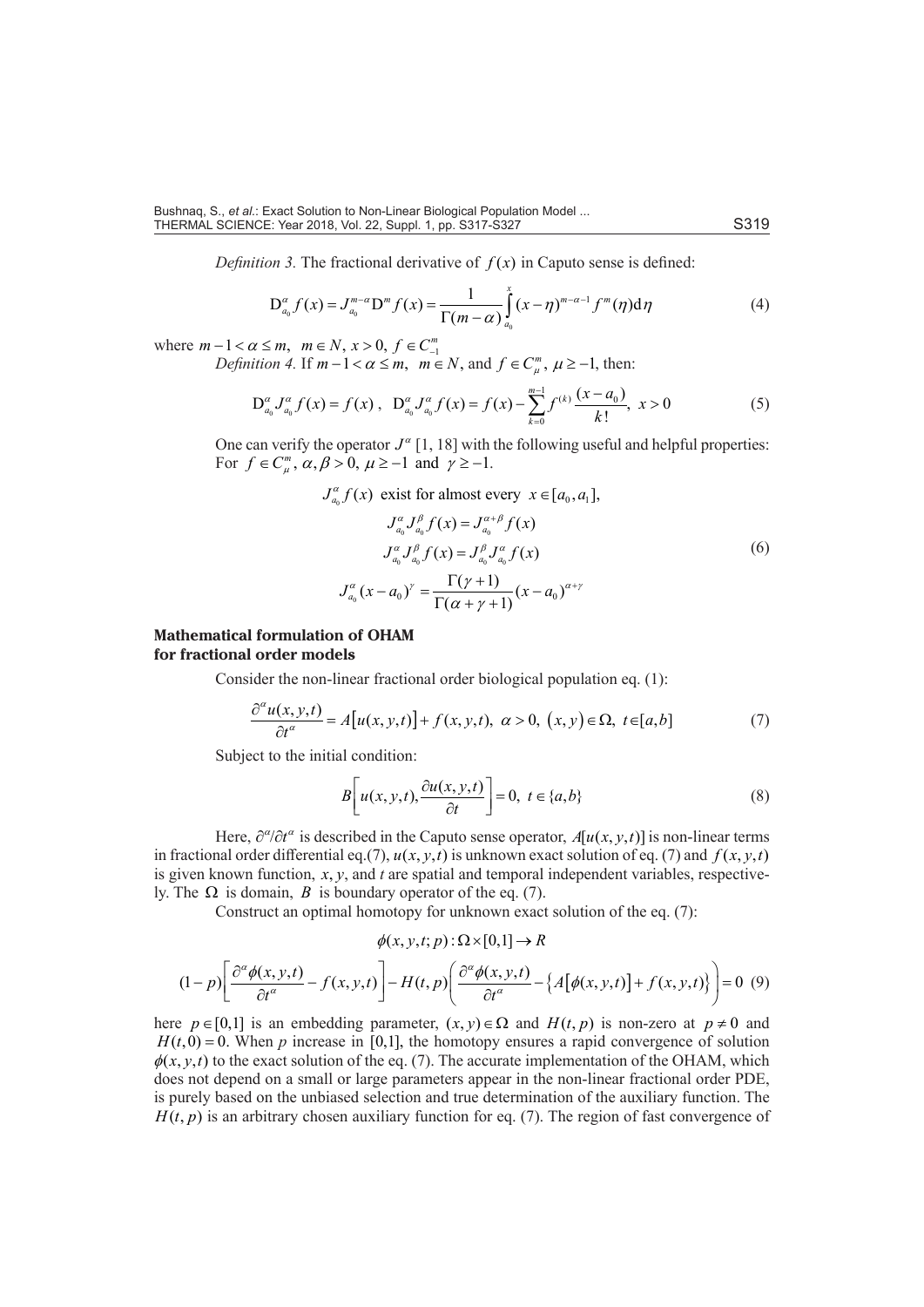the OHAM solution to the exact solution of eq. (7) depends strictly on auxiliary function  $H(t, p)$ . Fundamentally, the expression of auxiliary function follows the terms appearing in non-linear part  $A[u(x, y, t)]$  of the eq. (7) such that product of the auxiliary function and  $A[u(x, y, t)]$  to be of the same shape.

The function  $H(t, p)$  can be expressed:

$$
H(t, p) = pk_1(t, C_i) + p^2k_2(t, C_i) + p^3k_3(t, C_i) + \dots
$$
 (10)

where  $C_i$ ,  $i = 1, 2, 3, ...$  are auxiliary controller convergence constants and  $k_i(t, C_i)$ ,  $i = 1, 2, 3, ...$  is a function of *t* and  $C_i$ . But to choose  $k_i(t, C_i)$  is purely on the basis of terms appear in non-linear part of the eq. (7). Regarding this focal and logical point, we choose  $k_1(t, C_i) = C_1$ ,  $k_2(t, C_i) = C_2$ , and  $k_3(t, C_i) = C_3$ ... for non-linear fractional order biological population model because shape of the each solution of simpler problem will be same that is proved in simulation section.

By expanding  $\phi(x, y, t; p, C)$  in Taylor's series about p, to seek out the exact solutions:

$$
\phi(x, y, t; C_i) = u_0(x, y, t) + \sum_{k=1}^{m} u_k(x, y, t; C_i) p^k, \quad i = 1, 2, 3, \dots
$$
\n(11)

The point is to be noted that eq. (11) converges to the exact solution of eq. (7) at  $p = 1$ :

$$
\tilde{u}(x, y, t; C_i) = u_0(x, y, t) + \sum_{k=1}^{\infty} u_k(x, y, t; C_i), \quad i = 1, 2, 3, \dots
$$
\n(12)

Generally speaking, we may truncate the eq. (12) into finite terms to get the exact or approximate solution of non-linear PDE.

Equating coefficient of the like powers of  $p$  by substituting eq. (11) into eq. (9), we get zero order, 1<sup>st</sup> order, 2<sup>nd</sup> order and high order problems:

$$
p^{0}: \frac{\partial^{a} u_{0}(x, y, t)}{\partial t^{a}} - f = 0
$$
\n
$$
p^{1}: \frac{\partial^{a} u_{1}(x, y, t, C_{1})}{\partial t^{a}} - (1 + C_{1}) \frac{\partial^{a} u_{0}(x, y, t)}{\partial t^{a}} + (1 + C_{1}) f + C_{1} A_{0} = 0
$$
\n
$$
p^{2}: \frac{\partial^{a} u_{2}(x, y, t, C_{1}, C_{2})}{\partial t^{a}} - C_{2} \frac{\partial^{a} u_{0}(x, y, t)}{\partial t^{a}} - (1 + C_{1}) \frac{\partial^{a} u_{1}(x, y, t, C_{1})}{\partial t^{a}} + C_{2} (f + A_{0}) + C_{1} A_{1} = 0
$$
\n
$$
p^{3}: \frac{\partial^{a} u_{3}(x, y, t, C_{1}, C_{2}, C_{3})}{\partial t^{a}} - C_{3} \frac{\partial^{a} u_{0}(x, y, t)}{\partial t^{a}} - C_{2} \frac{\partial^{a} u_{1}(x, y, t, C_{1})}{\partial t^{a}} - (1 + C_{1}) \frac{\partial^{a} u_{2}(x, y, t, C_{1}, C_{2})}{\partial t^{a}} + C_{3} (f + A_{0}) + C_{2} A_{1} + C_{1} A_{2} = 0
$$
\n...

where  $A_{k-j}$ ,  $j = 1,2,3...k$  in the general  $k^{\text{th}}$ -order governing problem is coefficient of the  $p^{k-j}$ with respect to the embed parameter *p* and:

$$
A[\phi(x, y, t; p, C_1, C_2, \ldots)] = A_0 + \sum_{i=1}^{\infty} A_i p^i
$$

Appling the  $J^{\alpha}$  operator on the eq. (13), we get series solutions: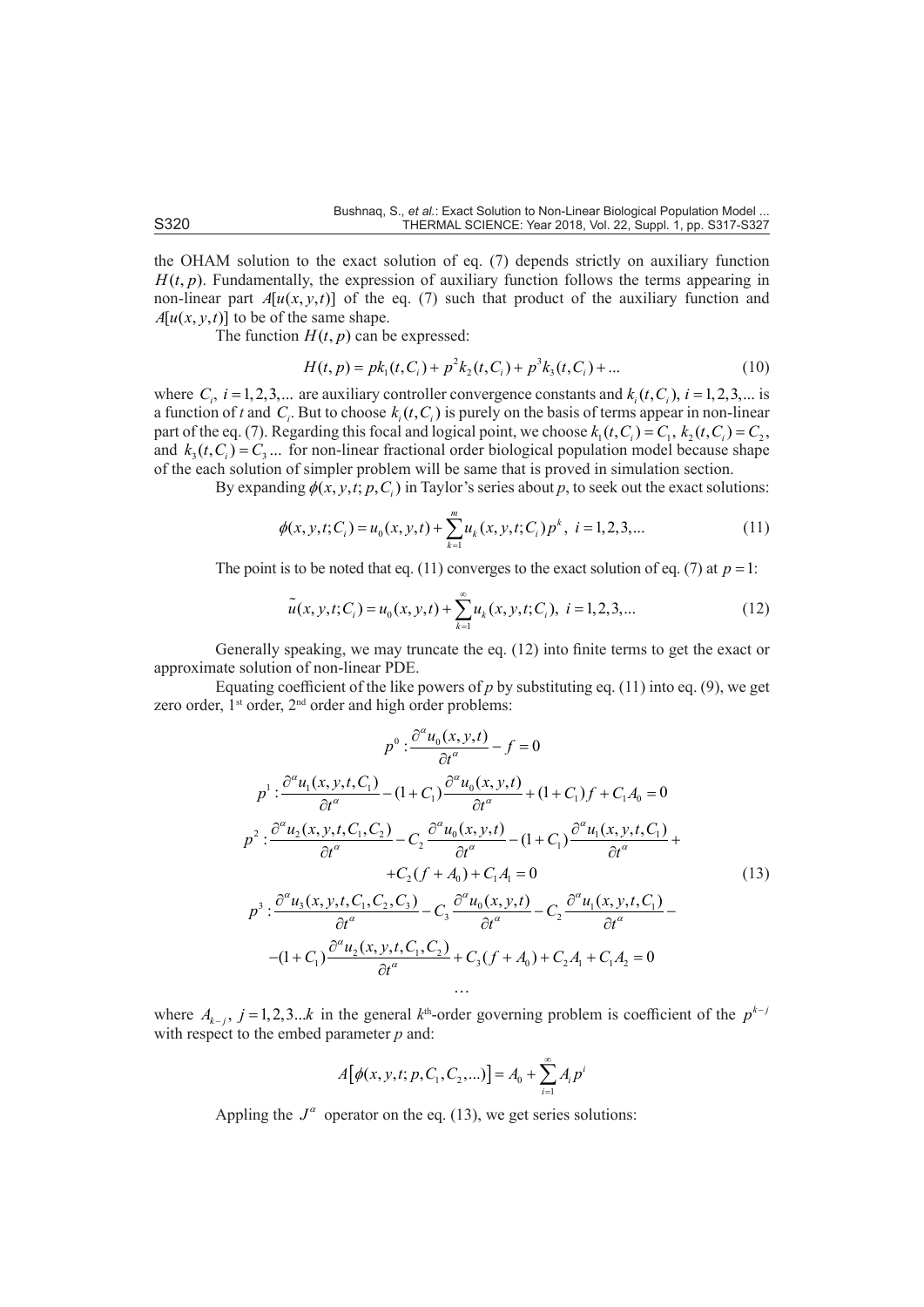$$
u_{0}(r,t) = J^{\alpha}[f]
$$
\n
$$
u_{1}(r,t;C_{1}) = J^{\alpha}\left[ (1 + C_{1}) \frac{\partial^{\alpha} u_{0}(x,y,t)}{\partial t^{\alpha}} - (1 + C_{1})f - C_{1}A_{0} \right]
$$
\n
$$
u_{2}(r,t;C_{1},C_{2}) = J^{\alpha}\left[ C_{2} \frac{\partial^{\alpha} u_{0}(x,y,t)}{\partial t^{\alpha}} + (1 + C_{1}) \frac{\partial^{\alpha} u_{1}(x,y,t,C_{1})}{\partial t^{\alpha}} - C_{2}(f + A_{0}) - C_{1}A_{1} \right]
$$
\n
$$
u_{3}(r,t;C_{1},C_{2},C_{3}) = J^{\alpha}\left[ C_{3} \frac{\partial^{\alpha} u_{0}(x,y,t)}{\partial t^{\alpha}} + C_{2} \frac{\partial^{\alpha} u_{1}(x,y,t,C_{1})}{\partial t^{\alpha}} + (1 + C_{1}) \frac{\partial^{\alpha} u_{2}(x,y,t,C_{1},C_{2})}{\partial t^{\alpha}} - C_{3}(f + A_{0}) - C_{2}A_{1} - C_{1}A_{2} \right]
$$

By substituting the previous solutions in eq. (12), one can get the exact solution  $u(x, y, t; C<sub>i</sub>)$  of the eq. (7).

The auxiliary convergence control constants  $C_1, C_2, ...$  can be found by using least square method:

$$
\chi(C_i) = \int_0^t \iint_{\Omega} R^2(x, y, t; C_i) \, dx \, dy \, dt
$$

$$
\frac{\partial \chi}{\partial C_1} = \frac{\partial \chi}{\partial C_2} = \dots = \frac{\partial \chi}{\partial C_n} = 0
$$

#### **Numerical simulation**

In this portion, we apply OHAM to get exact solution of the three special cases of the non-linear fractional model eq. (1) to show the accuracy and appropriateness of the new approach for to solving exactly non-linear fractional order PDE.

*Problem 1.* Consider

$$
\frac{\partial^{\alpha}u(x,y,t)}{\partial t^{\alpha}} = \frac{\partial^2 u^2(x,y,t)}{\partial x^2} + \frac{\partial^2 u^2(x,y,t)}{\partial y^2} + u(x,y,t)[1 - ru(x,y,t)], \ t > 0, \ 0 < \alpha \le 1 \quad (14)
$$

with the initial condition:

$$
u(x, y, 0) = e^{\sqrt{\frac{r}{8}}(x+y)}
$$
\n(15)

The non-linear part of eq. (14)

$$
A[u(x, y, t)] = \frac{\partial^2 u^2(x, y, t)}{\partial x^2} + \frac{\partial^2 u^2(x, y, t)}{\partial y^2} + u(x, y, t)[1 - ru(x, y, t)]
$$

Using the OHAM formulation we can get the following simpler problems with initial conditions:

– zero-order problem

$$
\frac{\partial^{\alpha} u_0(x, y, t)}{\partial t^{\alpha}} = 0, \ u_0(x, y, 0) = e^{\sqrt{\frac{t}{8}}(x+y)} \tag{16}
$$

– first-order problem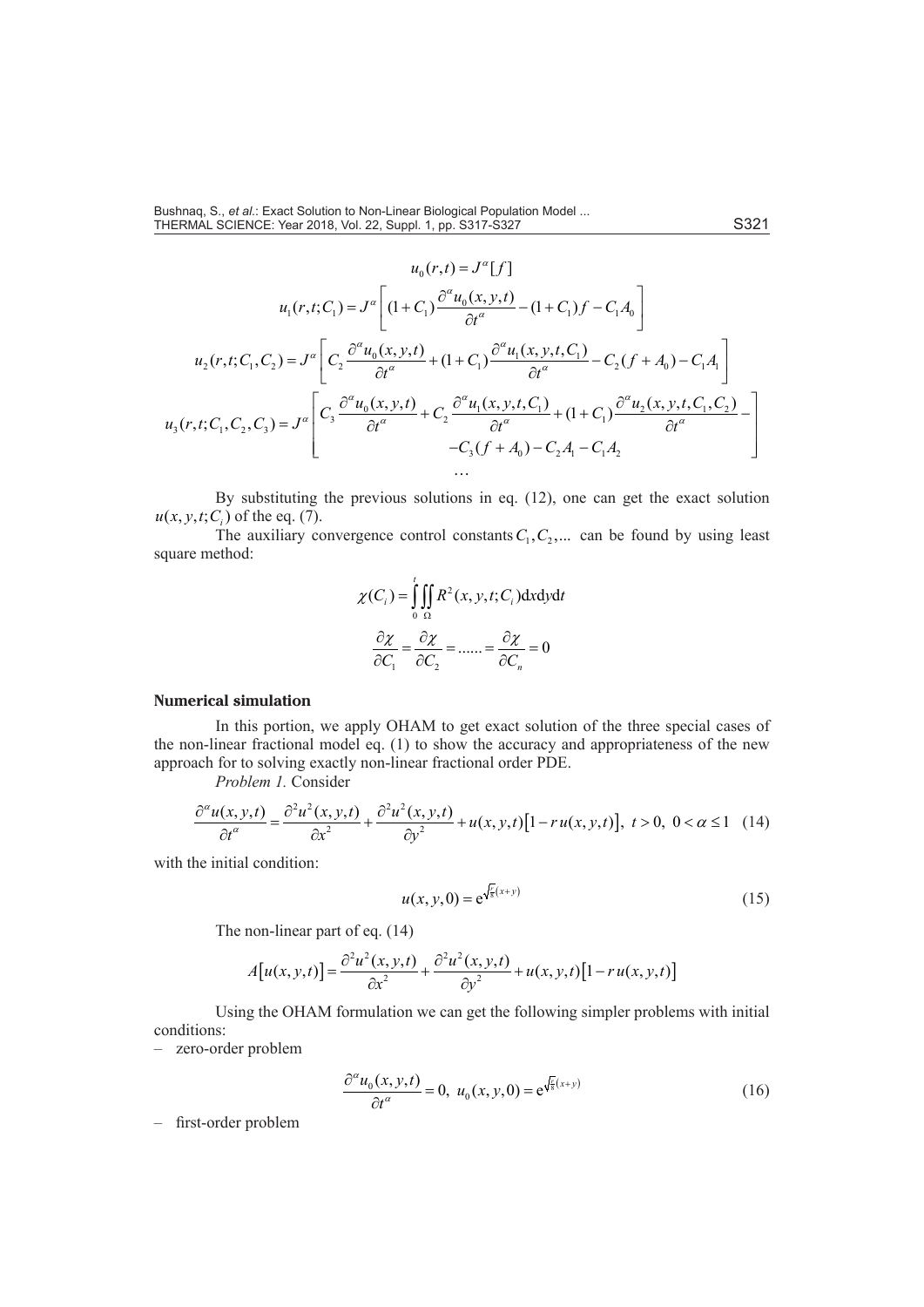$$
\frac{\partial^{\alpha} u_1(x, y, t, C_1)}{\partial t^{\alpha}} - (1 + C_1) \frac{\partial^{\alpha} u_0(x, y, t)}{\partial t^{\alpha}} + C_1 A_0 = 0, \ u_1(x, y, t) = 0
$$
\n(17)

– second-order problem

$$
\frac{\partial^{\alpha} u_2(x, y, t, C_1, C_2)}{\partial t^{\alpha}} - C_2 \frac{\partial^{\alpha} u_0(x, y, t)}{\partial t^{\alpha}} - (1 + C_1) \frac{\partial^{\alpha} u_1(x, y, t, C_1)}{\partial t^{\alpha}} + C_2 A_0 + C_1 A_1 = 0, \ u_2(x, y, t) = 0
$$
\n(18)

– third-order problem

$$
\frac{\partial^{\alpha} u_3(x, y, t, C_1, C_2, C_3)}{\partial t^{\alpha}} - C_3 \frac{\partial^{\alpha} u_0(x, y, t)}{\partial t^{\alpha}} - C_2 \frac{\partial^{\alpha} u_1(x, y, t, C_1)}{\partial t^{\alpha}} - \frac{1 + C_1 \partial^{\alpha} u_2(x, y, t, C_1, C_2)}{\partial t^{\alpha}} + C_3 A_0 + C_2 A_1 + C_1 A_2 = 0, \quad u_3(x, y, t) = 0 \tag{19}
$$

Respective solutions of the eqs. (16)-(19) are given:

$$
u_0(x, y, t) = e^{\sqrt{\frac{t}{8}}(x+y)}
$$
  
\n
$$
u_1(x, y, t, C_1) = -C_1 e^{\sqrt{\frac{t}{8}}(x+y)}
$$
  
\n
$$
u_2(x, y, t, C_1, C_2) = -B_0 e^{\sqrt{\frac{t}{8}}(x+y)} \frac{t^{\alpha}}{\Gamma(\alpha+1)} + C_1^2 e^{\sqrt{\frac{t}{8}}(x+y)} \frac{t^{2\alpha}}{\Gamma(2\alpha+1)}
$$
  
\n
$$
u_3(x, y, t, C_1, C_2, C_3) = -B_1 e^{\sqrt{\frac{t}{8}}(x+y)} \frac{t^{\alpha}}{\Gamma(\alpha+1)} + 2B_0 C_1 e^{\sqrt{\frac{t}{8}}(x+y)} \frac{t^{2\alpha}}{\Gamma(2\alpha+1)} - C_1^3 e^{\sqrt{\frac{t}{8}}(x+y)} \frac{t^{3\alpha}}{\Gamma(3\alpha+1)}
$$
  
\n...

In similar way, we can compute the solution of next simpler problems. Finally, we can get the following expression:

$$
\widetilde{u}(x, y, t) = u_0(x, y, t) + u_1(x, y, t, C_1) + u_2(x, y, t, C_1, C_2) + u_3(x, y, t, C_1, C_2, C_3) \cdots
$$

$$
\tilde{u}(x, y, t) = e^{\sqrt{\frac{t}{8}}(x+y)} - (C_1 + B_0 + B_1)e^{\sqrt{\frac{t}{8}}(x+y)} \frac{t^{\alpha}}{\Gamma(\alpha+1)} + (C_1^2 + 2C_1B_0)e^{\sqrt{\frac{t}{8}}(x+y)} \frac{t^{2\alpha}}{\Gamma(2\alpha+1)} -
$$
  

$$
-C_1^3 e^{\sqrt{\frac{t}{8}}(x+y)} \frac{t^{3\alpha}}{\Gamma(3\alpha+1)} \cdots
$$
 (20)

where

$$
B_0 = C_2 + C_1 (1 + C_1)
$$
  

$$
B_1 = C_3 + C_2 C_1 + C_2 (1 + C_1) + C_1 (1 + C_1)^2
$$

After finding the residual, we used least square method and then obtained the values of auxiliary constants: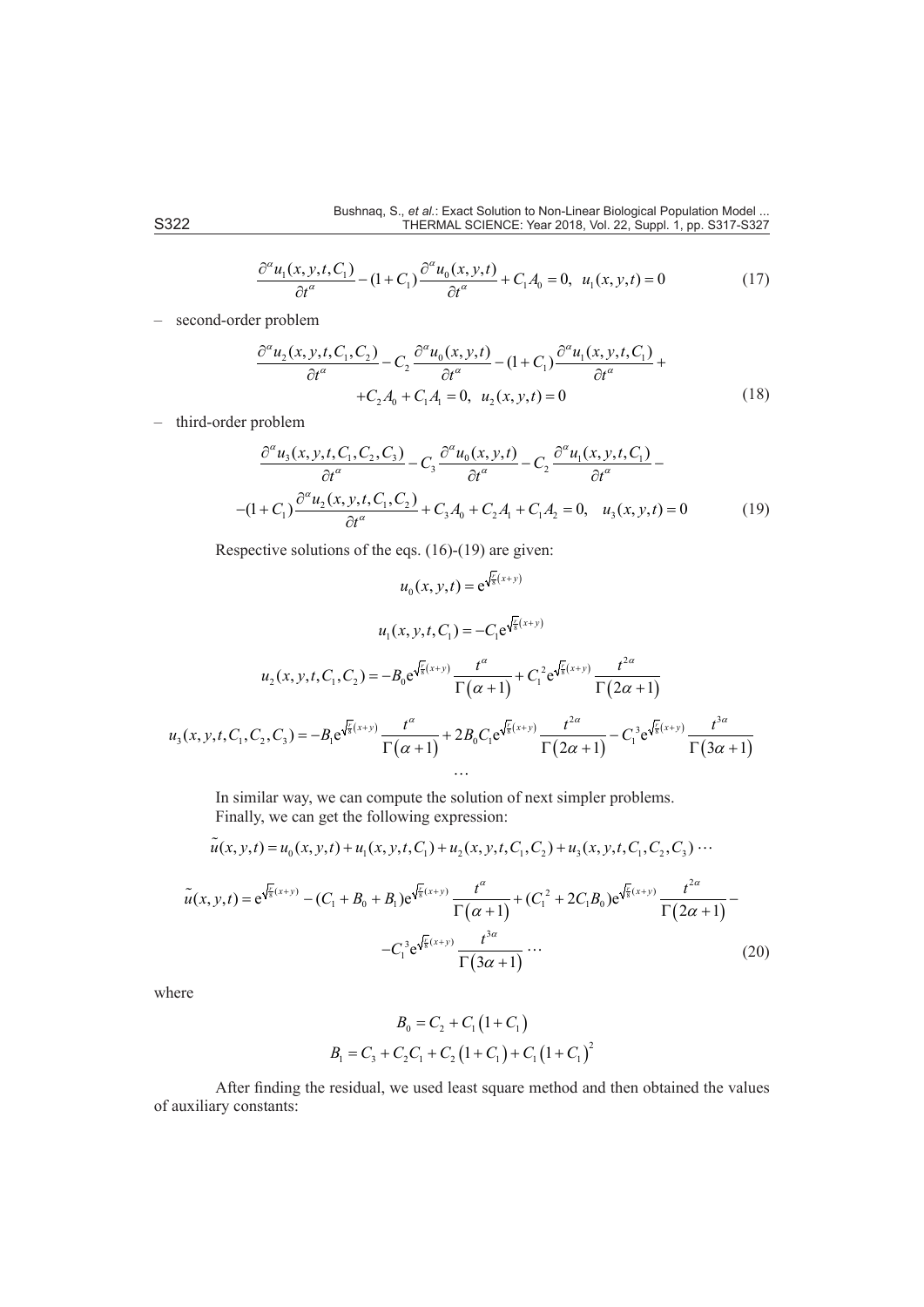$C_1 = -1.0000356780000000000$ ,  $C_2 = -0.0000000004663021896$ , and  $C_3 = 6.583711972000000 \cdot 10^{-14}$ 

and by substituting the values of auxiliary constants into the eq. (20), we obtain the expression:

$$
\tilde{u}(x, y, t) = e^{\sqrt{\frac{t}{8}}(x+y)} + e^{\sqrt{\frac{t}{8}}(x+y)} \frac{t^{\alpha}}{\Gamma(\alpha+1)} + e^{\sqrt{\frac{t}{8}}(x+y)} \frac{t^{2\alpha}}{\Gamma(2\alpha+1)} + e^{\sqrt{\frac{t}{8}}(x+y)} \frac{t^{3\alpha}}{\Gamma(3\alpha+1)} \cdots
$$

$$
\tilde{u}(x, y, t) = e^{\sqrt{\frac{t}{8}}(x+y)} \sum_{i=1}^{\infty} \frac{t^{i\alpha}}{\Gamma(i\alpha+1)} = e^{\sqrt{\frac{t}{8}}(x+y)} E_{\alpha}(t^{\alpha})
$$

If  $\alpha$  = 1 then we get exact solution of the eqs. (14) and (15):

$$
\widetilde{u}(x, y, t) = e^{\sqrt{\frac{r}{8}}(x+y)+t}
$$

It is full agreed with the exact solution. *Problem 2.* Consider

$$
\frac{\partial^{\alpha}u(x,t)}{\partial t^{\alpha}} = \frac{\partial^2 u^2(x,y,t)}{\partial x^2} + \frac{\partial^2 u^2(x,y,t)}{\partial y^2} + hu(x,y,t), \ \ t > 0, \ 0 < \alpha \le 1 \tag{21}
$$

Subject to the initial condition:

$$
u(x,0) = \sqrt{xy} \tag{22}
$$

The non-linear part of eq. (21):

$$
A[u(x, y, t)] = \frac{\partial^2 u^2(x, y, t)}{\partial x^2} + \frac{\partial^2 u^2(x, y, t)}{\partial y^2} + hu(x, y, t)
$$

Using the OHAM formulation we can get the following simpler problems with initial conditions:

– zero order problem

$$
\frac{\partial^{\alpha} u_0(x, y, t)}{\partial t^{\alpha}} = 0, \ u_0(x, y, 0) = \sqrt{xy}
$$
 (23)

– first-order problem

$$
\frac{\partial^{\alpha} u_1(x, y, t, C_1)}{\partial t^{\alpha}} - (1 + C_1) \frac{\partial^{\alpha} u_0(x, y, t)}{\partial t^{\alpha}} + C_1 A_0 = 0, \ u_1(x, y, t) = 0
$$
\n(24)

– scond-order problem

$$
\frac{\partial^{\alpha} u_2(x, y, t, C_1, C_2)}{\partial t^{\alpha}} - C_2 \frac{\partial^{\alpha} u_0(x, y, t)}{\partial t^{\alpha}} - (1 + C_1) \frac{\partial^{\alpha} u_1(x, y, t, C_1)}{\partial t^{\alpha}} + \\ + C_2 A_0 + C_1 A_1 = 0, \ u_2(x, y, t) = 0
$$
\n(25)

– third-order problem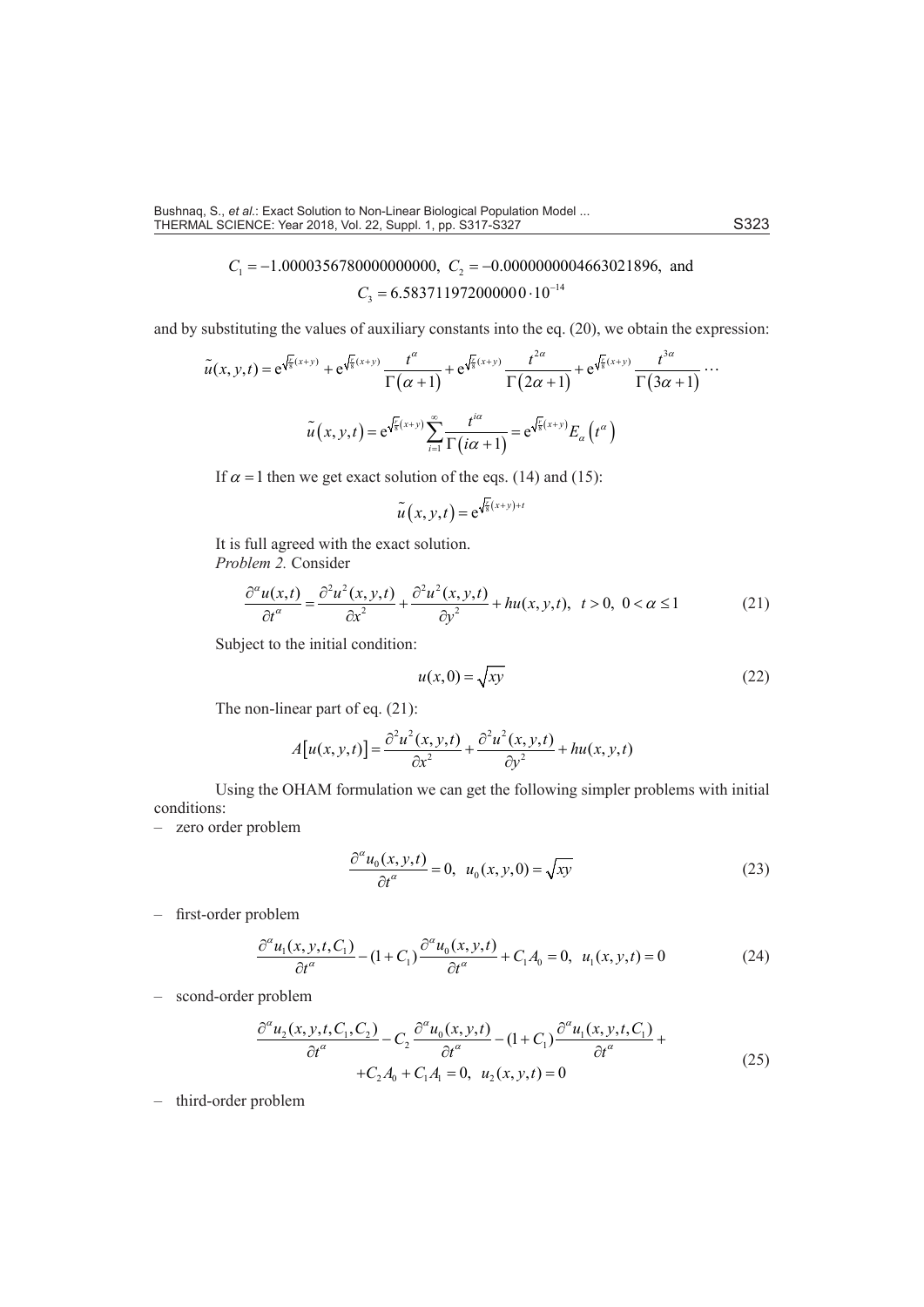$$
\frac{\partial^{\alpha} u_3(x, y, t, C_1, C_2, C_3)}{\partial t^{\alpha}} - C_3 \frac{\partial^{\alpha} u_0(x, y, t)}{\partial t^{\alpha}} - C_2 \frac{\partial^{\alpha} u_1(x, y, t, C_1)}{\partial t^{\alpha}} -
$$
  
-(1 + C<sub>1</sub>) $\frac{\partial^{\alpha} u_2(x, y, t, C_1, C_2)}{\partial t^{\alpha}} + C_3 A_0 + C_2 A_1 + C_1 A_2 = 0, u_3(x, y, t) = 0$  (26)

The respective solutions of the eqs. (23)-(26) are given:

$$
u_0(x, y, 0) = \sqrt{xy}
$$
  
\n
$$
u_1(x, y, t, C_1) = -C_1 \sqrt{xy}
$$
  
\n
$$
u_2(x, y, t, C_1, C_2) = -B_0 \sqrt{xy} \frac{t^{\alpha}}{\Gamma(\alpha + 1)} + C_1^2 \sqrt{xy} \frac{t^{2\alpha}}{\Gamma(2\alpha + 1)}
$$
  
\n
$$
u_3(x, y, t, C_1, C_2, C_3) = -B_1 \sqrt{xy} \frac{t^{\alpha}}{\Gamma(\alpha + 1)} + 2C_1 B_0 \sqrt{xy} \frac{t^{2\alpha}}{\Gamma(2\alpha + 1)} - C_1^3 \sqrt{xy} \frac{t^{3\alpha}}{\Gamma(3\alpha + 1)}
$$
  
\n...

In similar way, we can compute the solution of next simpler problems. Finally we can get the following expression:

$$
\tilde{u}(x, y, t) = u_0(x, y, t) + u_1(x, y, t, C_1) + u_2(x, y, t, C_1, C_2) + u_3(x, y, t, C_1, C_2, C_3) \dots
$$

$$
\tilde{u}(x, y, t) = \sqrt{xy} - (C_1 + B_0 + B_1)\sqrt{xy} \frac{(ht)^{\alpha}}{\Gamma(\alpha + 1)} + (C_1^2 + 2C_1B_0)\sqrt{xy} \frac{(ht)^{2\alpha}}{\Gamma(2\alpha + 1)} - C_1^3 \sqrt{xy} \frac{(ht)^{3\alpha}}{\Gamma(3\alpha + 1)} \cdots
$$
\n(27)

where

$$
B_0 = C_2 + C_1 (1 + C_1)
$$
  

$$
B_1 = C_3 + C_2 C_1 + C_2 (1 + C_1) + C_1 (1 + C_1)^2
$$

After finding the residual, we used least square method and then obtained the values of auxiliary constants:

 $C_1 = -1.0003095680000000$ ,  $C_2 = 0.00000002526788734$ , and  $C_3 = 2.35014404700 \cdot 10^{-11}$ 

and by substituting the values of auxiliary constants into the eq. (27), we obtain the expression:

$$
\tilde{u}(x, y, t) = \sqrt{xy} + \sqrt{xy} \frac{(ht)^{\alpha}}{\Gamma(\alpha + 1)} + \sqrt{xy} \frac{(ht)^{2\alpha}}{\Gamma(2\alpha + 1)} + \frac{(ht)^{3\alpha}}{\Gamma(3\alpha + 1)} \cdots
$$

$$
\tilde{u}(x, y, t) = \sqrt{xy} \sum_{i=1}^{\infty} \frac{(ht^{\alpha})^i}{\Gamma(i\alpha + 1)} = \sqrt{xy} E_{\alpha} (ht^{\alpha})
$$

If  $\alpha$  = 1 then we get exact solution of the eqs. (21) and (22):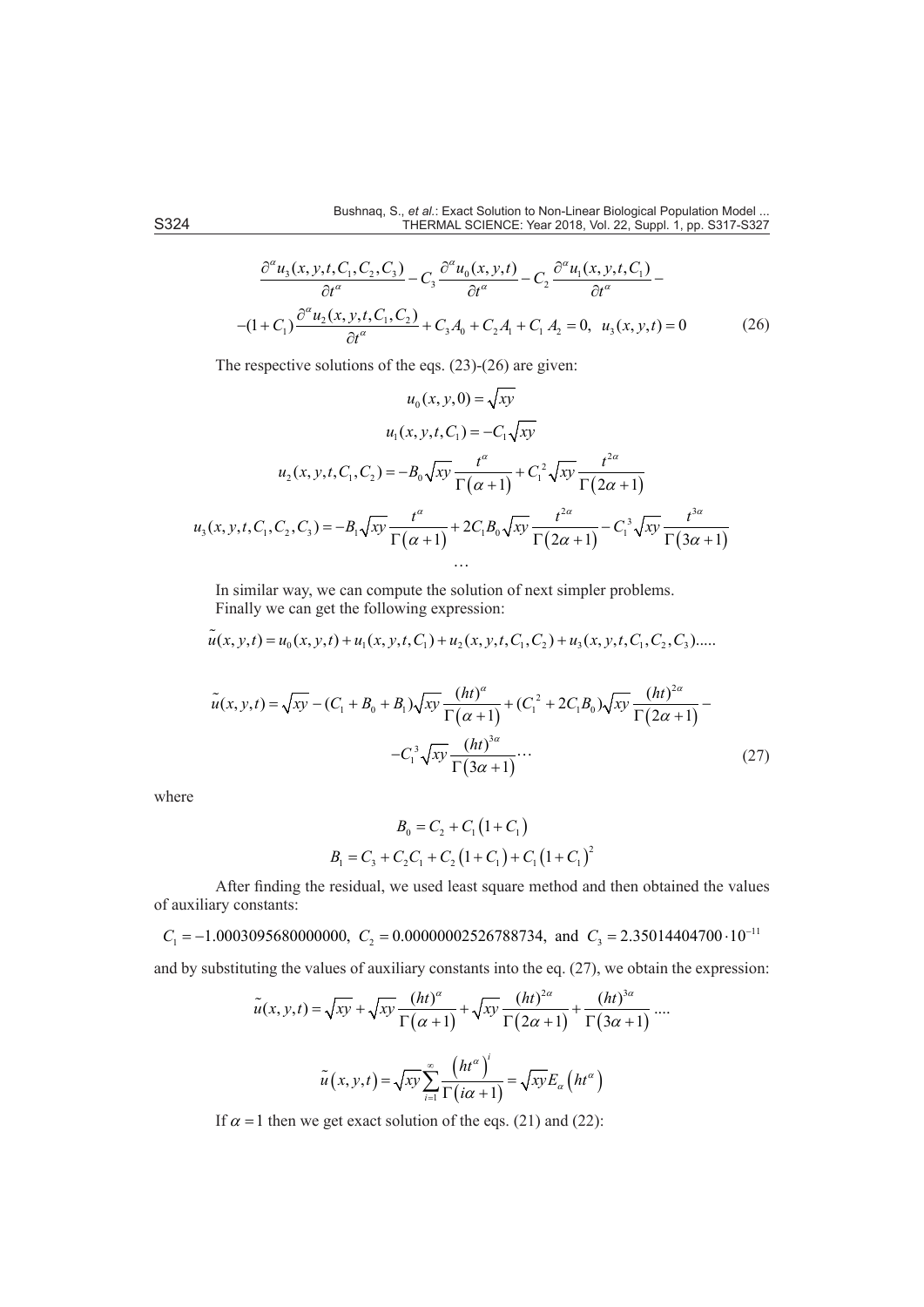$$
\widetilde{u}(x, y, t) = \sqrt{xy} e^{ht}
$$

It is full agreed with the exact solution.

*Problem 3.* Consider the non-linear time-fractional Advection equation:

$$
\frac{\partial^{\alpha} u(x, y, t)}{\partial t^{\alpha}} = \frac{\partial^2 u^2(x, y, t)}{\partial x^2} + \frac{\partial^2 u^2(x, y, t)}{\partial y^2} + u(x, y, t), \quad t > 0, \quad 0 < \alpha \le 1
$$
 (28)

with initial condition as:

$$
u(x, y, 0) = \sqrt{\sin(x)\sinh(y)}\tag{29}
$$

The non-linear part of eq. (28):

$$
A[u(x, y, t)] = \frac{\partial^2 u^2(x, y, t)}{\partial x^2} + \frac{\partial^2 u^2(x, y, t)}{\partial y^2} + u(x, y, t)
$$

Using the OHAM formulation we can get the following simpler problems with initial conditions:

– zero-order problem

$$
\frac{\partial^{\alpha} u_0(x, y, t)}{\partial t^{\alpha}} = 0, \ u_0(x, y, 0) = \sqrt{\sin(x)\sinh(y)}\tag{30}
$$

– first-order problem

$$
\frac{\partial^{\alpha} u_1(x, y, t, C_1)}{\partial t^{\alpha}} - (1 + C_1) \frac{\partial^{\alpha} u_0(x, y, t)}{\partial t^{\alpha}} + C_1 A_0 = 0, \ u_1(x, y, t) = 0
$$
\n(31)

– second-order problem

$$
\frac{\partial^{\alpha} u_2(x, y, t, C_1, C_2)}{\partial t^{\alpha}} - C_2 \frac{\partial^{\alpha} u_0(x, y, t)}{\partial t^{\alpha}} - (1 + C_1) \frac{\partial^{\alpha} u_1(x, y, t, C_1)}{\partial t^{\alpha}} + C_2 A_0 + C_1 A_1 = 0, \ u_2(x, y, t) = 0
$$
\n(32)

– third-order problem

$$
\frac{\partial^{\alpha} u_3(x, y, t, C_1, C_2, C_3)}{\partial t^{\alpha}} - C_3 \frac{\partial^{\alpha} u_0(x, y, t)}{\partial t^{\alpha}} - C_2 \frac{\partial^{\alpha} u_1(x, y, t, C_1)}{\partial t^{\alpha}} -
$$
  
-(1 + C<sub>1</sub>) $\frac{\partial^{\alpha} u_2(x, y, t, C_1, C_2)}{\partial t^{\alpha}} + C_3 A_0 + C_2 A_1 + C_1 A_2 = 0, u_3(x, y, t) = 0$  (33)

The respective solutions of eqs. (30)-(33) are given:

$$
u_0(x, y, 0) = \sqrt{\sin x \sinh y}
$$

$$
u_1(x, y, t) = -C_1 \sqrt{\sin x \sinh y}
$$

$$
u_2(x, y, t) = -B_0 \sqrt{\sin x \sinh y} \frac{t^{\alpha}}{\Gamma(\alpha + 1)} + C_1^2 \sqrt{\sin x \sinh y} \frac{t^{2\alpha}}{\Gamma(2\alpha + 1)}
$$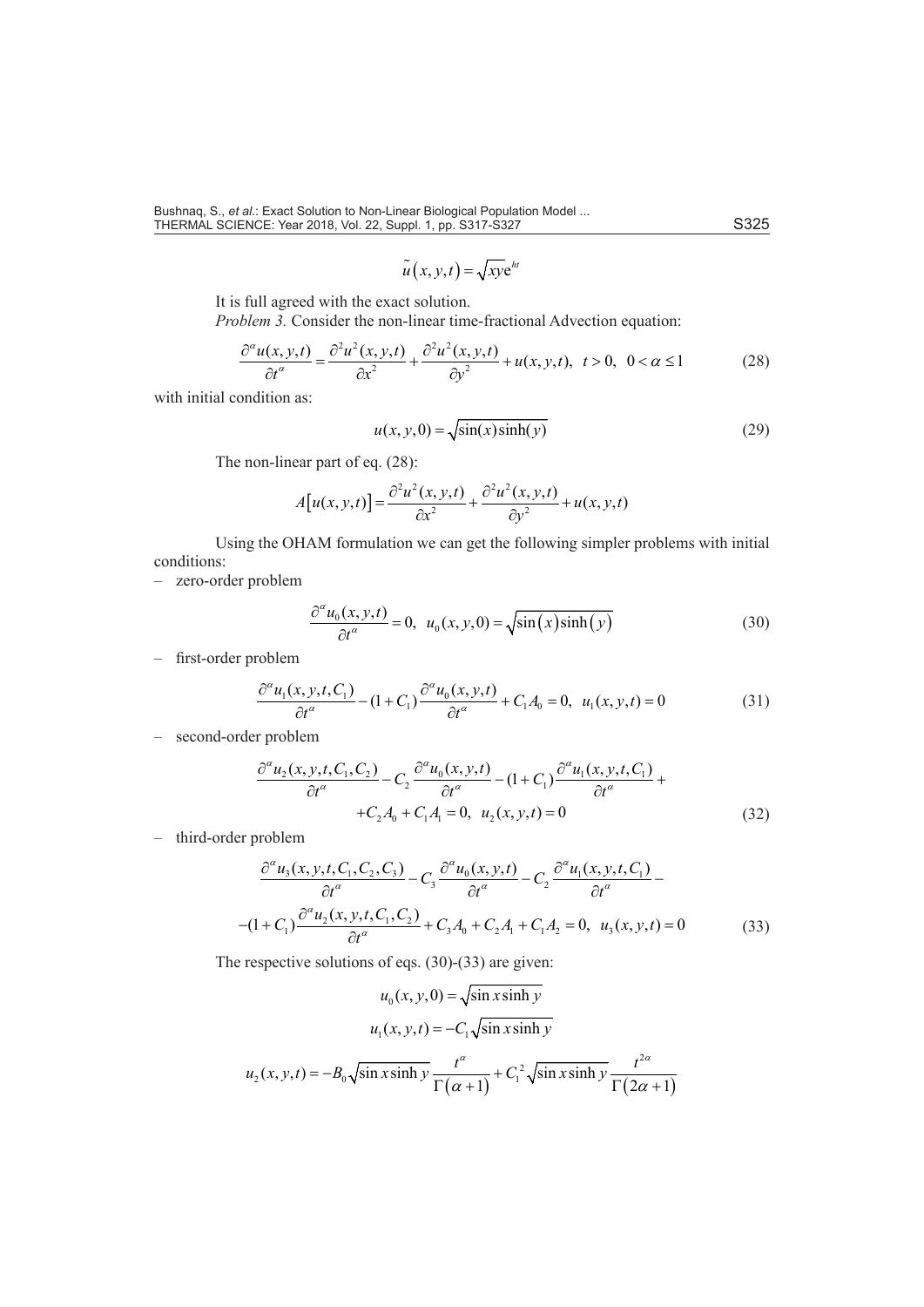$$
u_3(x, y, t) = -B_1 \sqrt{\sin x \sinh y} \frac{t^{\alpha}}{\Gamma(\alpha + 1)} + 2C_1 B_0 \sqrt{\sin x \sinh y} \frac{t^{2\alpha}}{\Gamma(2\alpha + 1)} -C_1^3 \sqrt{\sin x \sinh y} \frac{t^{3\alpha}}{\Gamma(3\alpha + 1)}
$$

 $\ddotsc$ 

In similar way, we can compute the solution of next simpler problems. Finally, we can get the following the expression:

$$
\tilde{u}(x, y, t) = u_0(x, y, t) + u_1(x, y, t, C_1) + u_2(x, y, t, C_1, C_2) + u_3(x, y, t, C_1, C_2, C_3) \dots
$$

$$
\tilde{u}(x, y, t) = \sqrt{\sin x \sinh y} - (C_1 + B_0 + B_1)\sqrt{\sin x \sinh y} \frac{t^{\alpha}}{\Gamma(\alpha + 1)} +
$$
  
+
$$
(C_1^2 + 2C_1B_0)\sqrt{\sin x \sinh y} \frac{t^{2\alpha}}{\Gamma(2\alpha + 1)} - C_1^3\sqrt{\sin x \sinh y} \frac{t^{3\alpha}}{\Gamma(3\alpha + 1)} \cdots
$$
(34)

where

$$
B_0 = C_2 + C_1 (1 + C_1)
$$
  

$$
B_1 = C_3 + C_2 C_1 + C_2 (1 + C_1) + C_1 (1 + C_1)^2
$$

After finding the residual, we used least square method and then obtained the values of auxiliary constants:

$$
C_1 = -0.999912725500000000, C_2 = -0.000000002378853737, and
$$

$$
C_3 = -1.241770350000 \cdot 10^{-13}
$$

By substituting the values of auxiliary constants into the eq. (34), we obtain:

$$
\tilde{u}(x, y, t) = \sqrt{\sin x \sinh y} + \sqrt{\sin x \sinh y} \frac{t^{\alpha}}{\Gamma(\alpha + 1)} + \sqrt{\sin x \sinh y} \frac{t^{2\alpha}}{\Gamma(2\alpha + 1)} + \sqrt{\sin x \sinh y} \frac{t^{3\alpha}}{\Gamma(3\alpha + 1)} \cdots
$$

$$
\tilde{u}(x, y, t) = \sqrt{\sin x \sinh y} \sum_{i=1}^{\infty} \frac{(t^{\alpha})^i}{\Gamma(i\alpha + 1)} = \sqrt{\sin x \sinh y} E_{\alpha}(t^{\alpha})
$$

If  $\alpha = 1$  then we get the exact solution of the eqs. (21) and (22):

$$
\widetilde{u}(x, y, t) = \sqrt{\sin x \sinh y} e^{t}
$$

Which is full agreed with the solution.

# **Conclusion**

Exact solution of non-linear fractional order biological population model with time fractional derivatives has been obtained by successful application of new approach OHAM. In